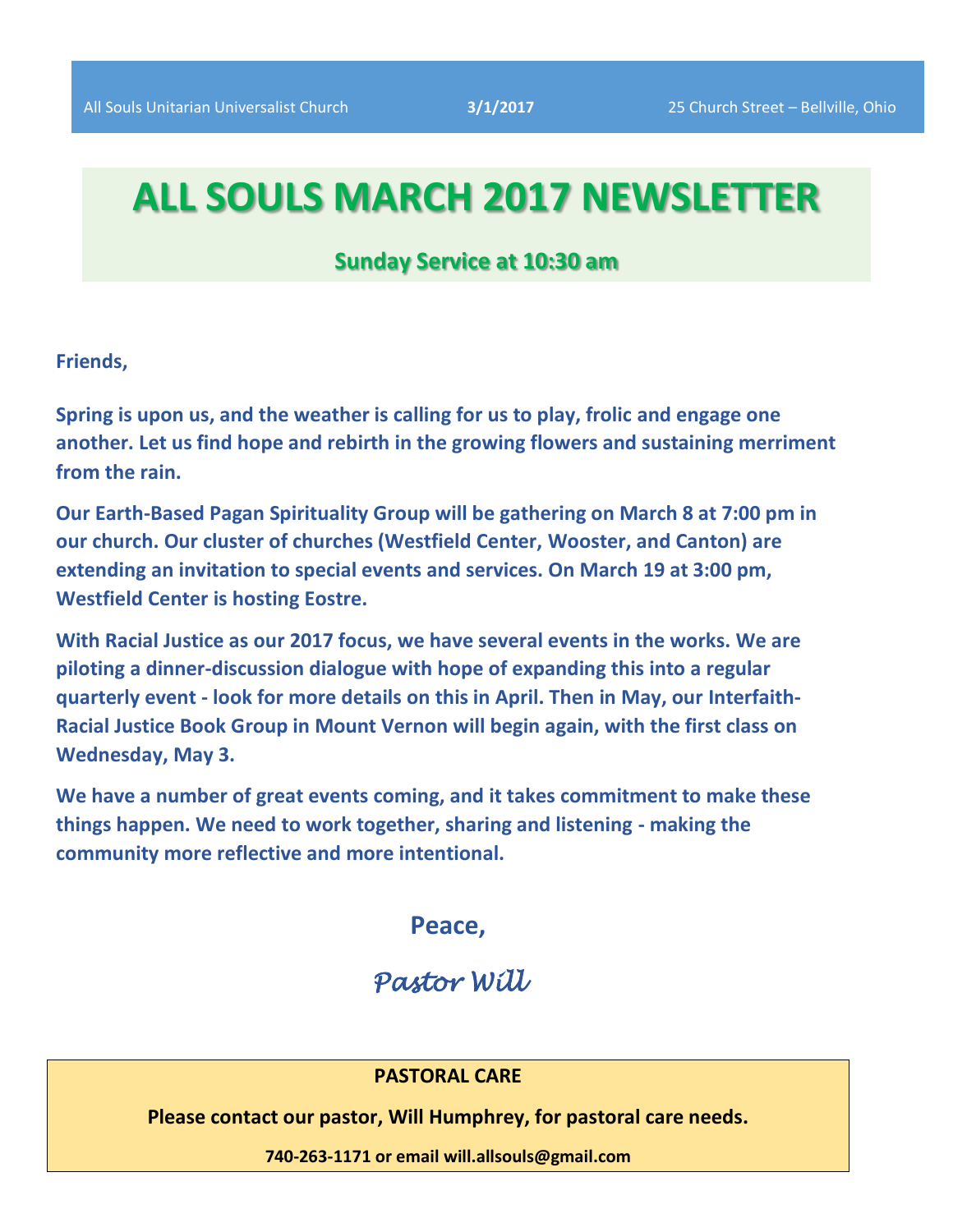# *MESSAGES FROM THE BOARD*

#### **...from Art O'Leary - Social Justice/Social Action Trustee**

As I sit down to write this month's article, I can't help but feel a little sad and a lot grateful, because this will be the last time I send it to Shelley. She has been an amazing Administrative Coordinator, and I think we all owe her a great deal of thanks, gratitude and credit for the success of All Souls over the last several years. She will be very much missed but, hopefully, not gone and certainly not forgotten. Thanks for the many things you have done for us.

Black History Month has been the focus for SA/SJ activities this month, climaxing with the Soul Food Dinner on February 23. There was fried chicken, ribs, collard greens, mac and cheese, sweet potatoes, corn bread and assorted pies and cakes on the menu. The entertainment included vocalists, musicians, a scene from a play and, of course, a speech reminiscent of MLK related to local issues. Racial tension was not invited and did not "crash" the party.

Two out of three discussions in the Inclusive Language series dealt with race and were well attended.

Our Racial Justice Committee has continued to meet and has big plans for the rest of the year. I emailed the #Black Lives Matter movement but have heard nothing back as yet.

Finally, does anyone know where the DVDs that the folks from FaCT left are? Ron Prosek emailed asking us to return them.

Have an active and just month, and see ya' in church.

**Peace,**

*Art* 



#### **...from Jay Gilbert - Vice President**

In a few days, we will no longer have our original Administrative Coordinator. Shelley has resigned but, fortunately, the many developments and improvements of our communication system have been completed. I have heard so many positive statements as a result of Shelley's work. And I agree. We've really needed this upgrade in communications, and I want to continue. We have a committee that is resolving what we should do about our job of Administrative Coordinator.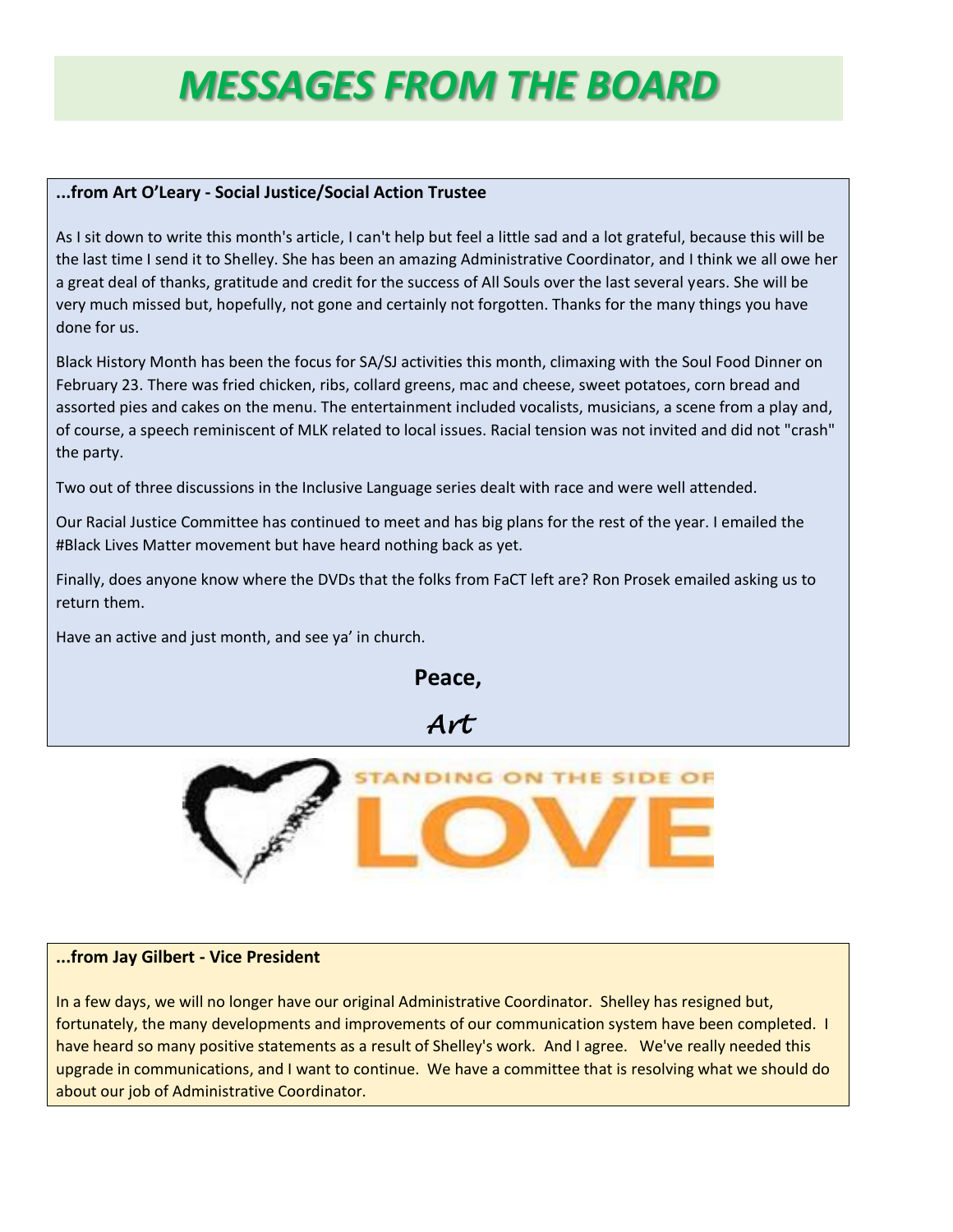| <b>JANUARY TREASURER'S REPORT</b>    | <b>Average</b><br><b>Attendance: 40</b> |           |
|--------------------------------------|-----------------------------------------|-----------|
|                                      | <b>JANUARY</b>                          | $Y-T-D$   |
| <b>INCOME</b>                        |                                         |           |
| <b>Pledges</b>                       | 2,906.00                                | 17,748.00 |
| <b>Offerings</b>                     | 351.00                                  | 2,389.90  |
| <b>Kenya Coin Collection</b>         | 33.00                                   | 555.49    |
| <b>Rummage Sale</b>                  | 0.00                                    | 857.95    |
| <b>Recycle</b>                       | .00                                     | 78.61     |
| <b>Rental Income</b>                 | .00                                     | 100.00    |
| <b>Maintenance Fund</b>              | 240.00                                  | 840.00    |
| <b>Sanctuary Renovation Fund</b>     | 325.00                                  | 3,004.38  |
| <b>Minister's Discretionary Fund</b> | .00                                     | 100.00    |
| <b>Other</b>                         | 25.19                                   | 3,019.99  |
| <b>TOTAL</b>                         | 3,880.19*                               | 28,694.32 |
| <b>EXPENSES</b>                      | 3,502.84**                              | 22,045.18 |
| <b>DIFFERENCE</b>                    | 377.35                                  | 6,649.14  |

**\*A monthly income of \$3,759.46 is required in order to meet annual expenses of \$45,113.50.**

**\*\*Expenses Other than "Usual": Insurance: \$535.75**

**CURRENT BALANCES Sanctuary Renovation Fund - \$4,342.53**

# **JANUARY PLEDGE REPORT**

| <b>Total Units</b>     | 31             |           |  |
|------------------------|----------------|-----------|--|
| <b>Total Pledges</b>   | 25             |           |  |
|                        | <b>JANUARY</b> | $Y-T-D$   |  |
| <b>Amount Pledged</b>  | 3,388.00       | 18,760.00 |  |
| <b>Amount Received</b> | 2,906.00       | 18,148.00 |  |
| <b>VARIANCE</b>        | $-482.00$      | $-612.00$ |  |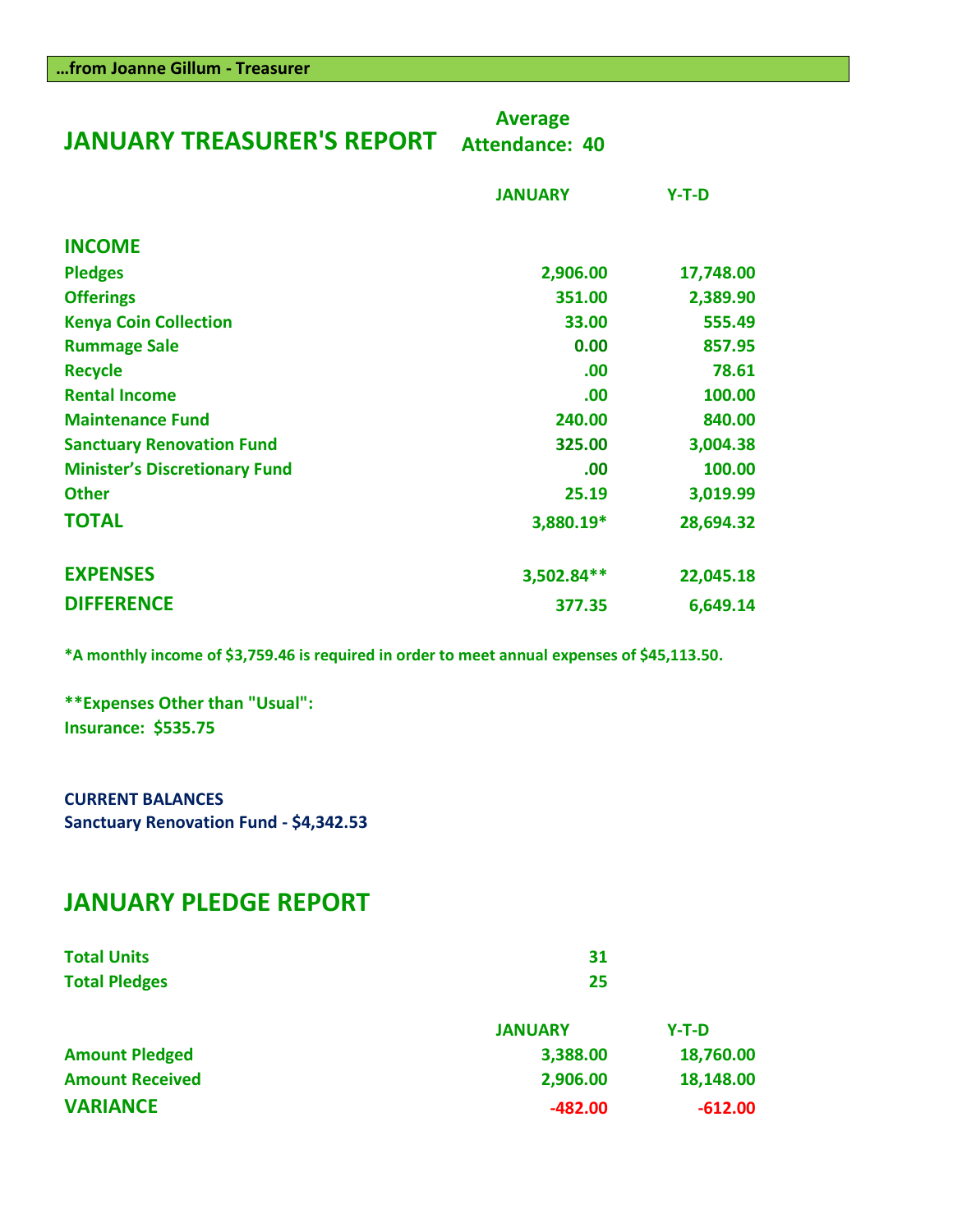### **...from Chuck Rhodes - Building & Maintenance Trustee**

Work on the sanctuary began last month and continues.

• All cracks in the ceiling and walls have been repaired, this includes the sanctuary, stage, vestibule and rear entrance/hallway.

- •Ceiling in sanctuary and stage area has been painted.
- Walls in stage area are painted.
- Walls in sanctuary and rear entrance/hallway are painted to top of windows.
- Ceiling fans removed.
- Hanging lights rewired and converted to LED lights.
- Electrical wiring in the attic has been inspected and is in good condition.
- The frame holding the church bell and pulley was inspected and is in good condition.

I want to thank Jay Gilbert for his help in painting the walls in the sanctuary and stage area. Anyone wanting to help, just let me know.

Converting incandescent/florescent lights to LED lights has begun by retrofitting 6 of the 4 ft. florescent fixtures to accept the LED tubes. (kitchen, storeroom and furnace room). The lights in the nursery accepted the LED tube without retrofitting. All screw base fixtures accepted standard LED bulb replacement (15). The conversion of the (5) - 8' fixtures and tube in the Fellowship Hall should be completed by early summer.

The presentation by Ryan Walling, representative of Third Sun Solar, regarding installing solar power at All Souls UU Church was extremely informative and is something many believe we should pursue. It is compatible with our 7th Principle, "Respect for the interdependent web of all existence of which we are a part".

#### Until next month, BE GOOD TO YOURSELF.

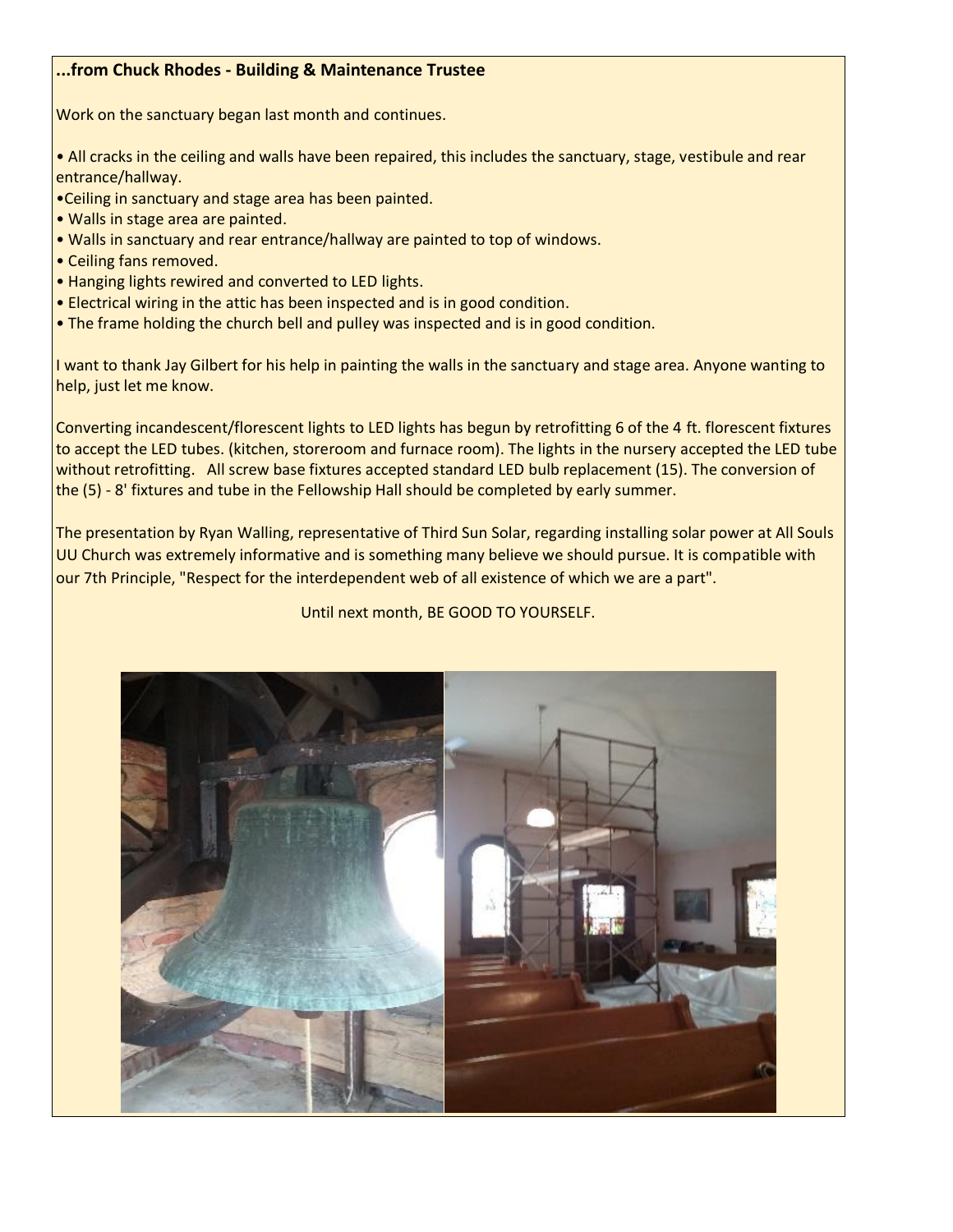#### **...from Liz Hansen - Religious Education Trustee**

# **YOUTH RE**

Upcoming classes will be announced.

# **ADULT RELIGIOUS EDUCATION**



The Adult RE Class, "From Age-ing to Sage-ing" by Zalman Schachter-Shalomi and Ronald Miller, will continue on Sundays at 9:00 am: March 5, 12 and 26. There is no class on March 19. The class is facilitated by Joan Richmond. The authors introduce the concept of "eldering", or mentoring, each other. They contend that we are at the cutting edge of the next stage in our evolution, and that elders will bring us into this more compassionate, intuitive, and caring era.

If you are interested in facilitating an Adult RE program, please see Liz Hansen. I'm open to any and all ideas!

#### **...from Bruce Kilgore – Fellowship Trustee**

Sunday, March 26, will be our next covered dish carry in. A big thank you to all who provided some delectable coffee hour snacks.

As always, we could use a few more people to sign up for Social Hall and bathroom clean-up after church or during the week. It only takes 30-60 minutes.

#### **Have a Happy St. Patrick's Day on March 17!**



#### **...from Kristy Mandeville – Finance Trustee**

At the board meeting on February 19, it was brought up that we should pay our dues to the UUA in full instead of a partial amount. As is, our share is \$60 per member. We have 50 members on file, which would be \$3,000. If you have a preference of paying the full amount or partial, please offer me your idea. This will be useful at budget making time. Thanks for your cooperation.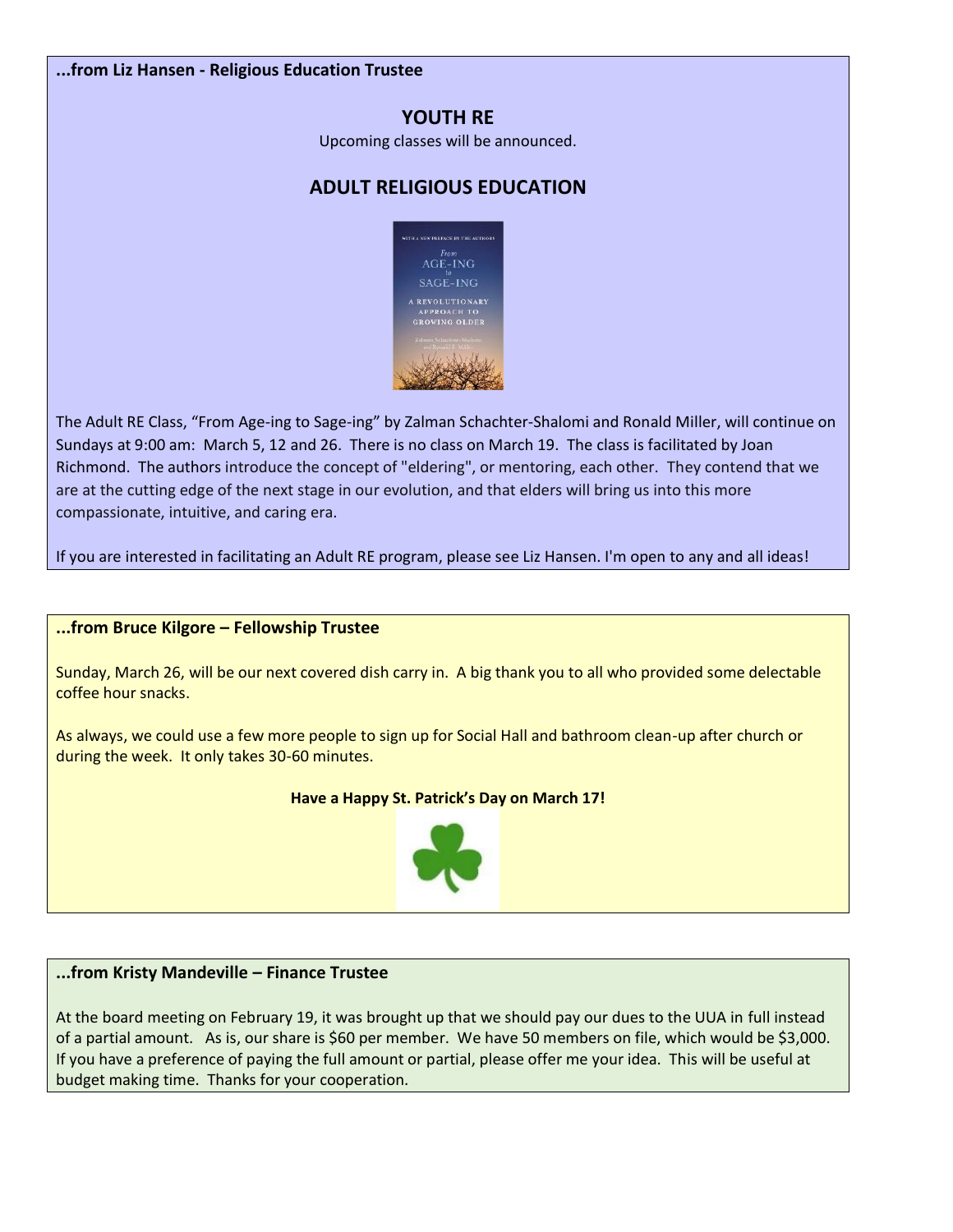#### **...from Brian Moore – Pulpit & Worship Trustee**

#### **TRANSITION**

#### **"To improve is to change; to be perfect is to change often." -Winston Churchill**

Change can come in many forms in our lives. It might come forcefully like a tidal wave or creep along incrementally like a glacier. It might come in the form of devastating tragedy, difficult choices, broken relationships, or even new opportunities. But even though change is difficult, many times it's also for the best. Accomplishing anything great in life requires change that pushes us beyond our comfort zones.

#### **Prayer in Time of Transition Meditation by Julianne Lepp**

 Dear Goddess, Mother, and Source Your womb is all of creation Your Love is mother's milk Please grant us support during this transition Please help us move through this next stage Please carry us in arms of support, grace and love So that we may bring new life to this ministry So that we may grow as a community So that we may give birth a whole new way of being together. We ask this in your Holy, and Sacred name. Amen.

# **MARCH PULPIT SCHEDULE**

**Sunday, March 5**

**Speaker:** Christopher Reynolds, M.Ed.

**Title**: "Mni Wiconi - Water is Life: How to Pray with Water"

**Topic:** For the cultures here before colonization, water is called *the first medicine.* Right relationship with water is right relationship with all life. The Clear Fork Mohican River is as healing as any river mentioned in the sacred texts that praise waters from other parts of the world: Jordan River, Ganges, etc. Praying in Bellville can be strengthened by praying with our own water. This is a 'How to…" with stories, songs, and examples.



**WATER CEREMONY OFFERED AFTER THE SERVICE**

**Leader**: Glenn Myers **Music**: Ayesha Manley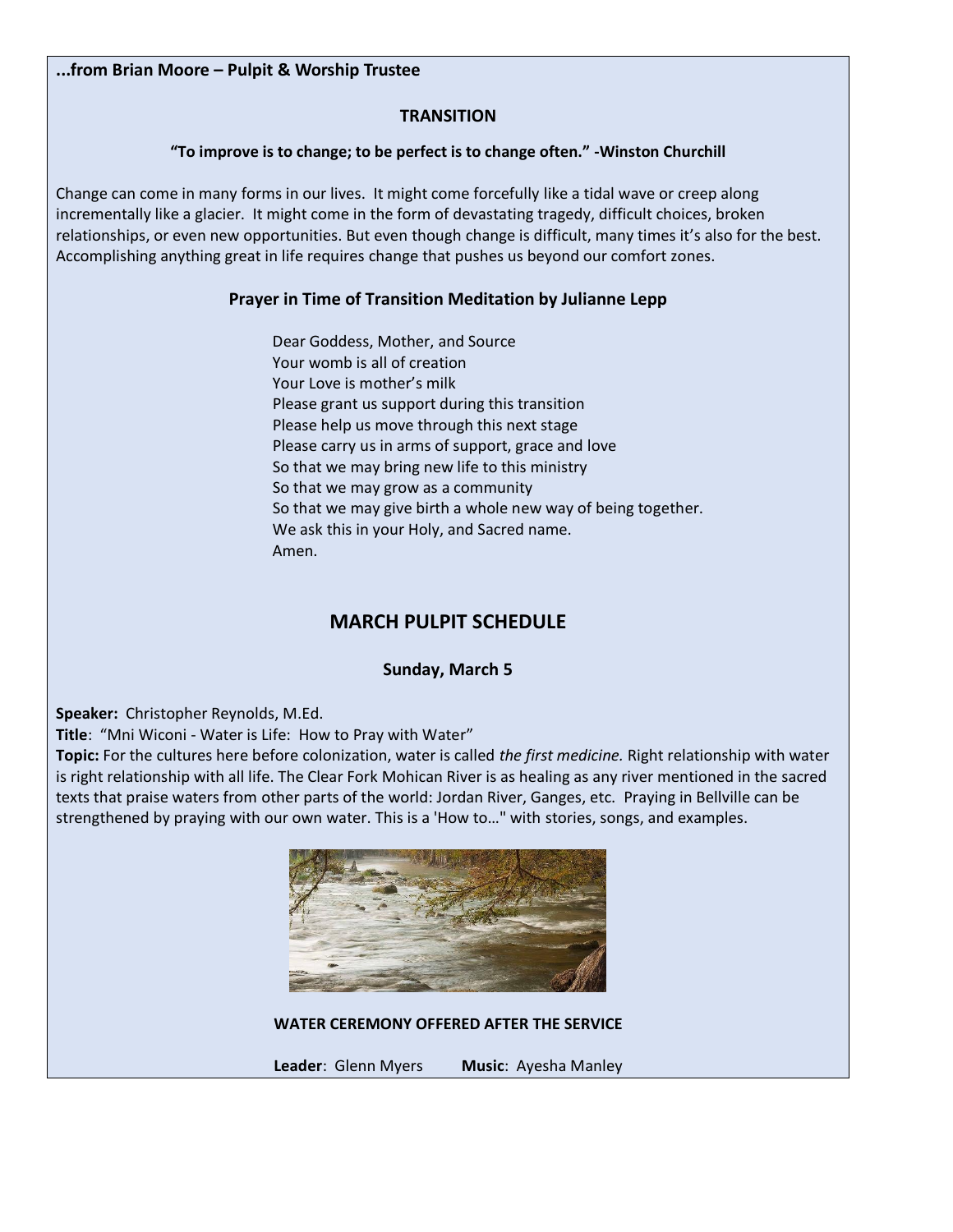## **Sunday, March 12 Daylight Savings Time Begins**



**Speaker**: Mandy Waltz

**Title**: "The Mothman and Me"

**Topic**: In West Virginia folklore, the Mothman is a legendary creature reportedly being seen in the Point Pleasant area from November 12, 1966, to December 15, 1967. The Mothman was introduced to a wider audience by Gray Barker in 1970, and later popularized by John Keel in his 1975 book "The Mothman Prophecies", claiming that there were supernatural events related to the sightings and a connection to the collapse of the Silver Bridge. The Mothman is the subject of regional folklore and popular culture. The 2002 film, "The Mothman Prophecies" starring Richard Gere, was based on Keel's book. An annual festival in Point Pleasant is devoted to the Mothman legend. With the aid of a picture slide show, Mandy will tell her own story of the Mothman and how it has affected her 21 years later.

Warning: Some images may be disturbing, but it will all end in love - and a few principles will be thrown in as well.

**Leader**: Brian Moore **Music**: Trio Alla Breve

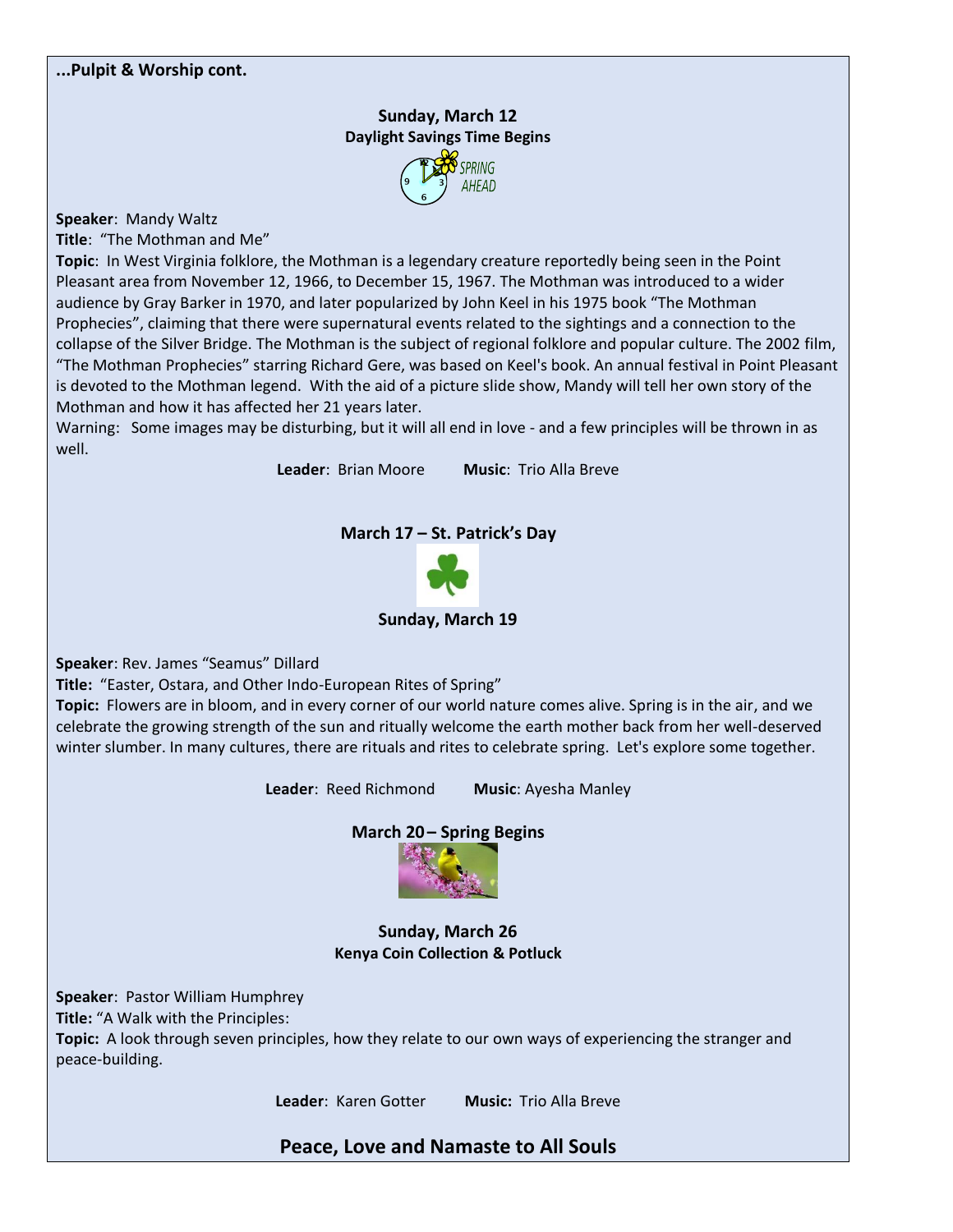# **Living Lotus Zen Sangha March Schedule**

## **BOOK STUDY DISCUSSION**

## **Monday, March 13: 5:30 pm - 7:00 pm Please note the time change. Relax, It's Just Coffee - 105 N. Main St., Mansfield, OH**



All are invited for coffee and informal discussion over a case in this Zen book. Look for others with books!

NEED NOT HAVE ATTENDED PREVIOUS SESSIONS to jump IN!

**BOOKS**

**"The Gateless Barrier"** Transl. by Robert Aitken Roshi ISBN# 0865474427 North Point Press (1991) **"The Hidden Lamp"** Edited by Florence Caplow & Susan Moon ISBN# 9780861716593 Wisdom Publications (2013)

**Suggested Selections to Have Read Before Discussion:**

**"THE GATELESS BARRIER Reading: Case #21**

**Yun-men's Dried Shitstick "A monk asked Yun-men, "What is Buddha?" Yun-men said, "Dried shitstick".**

**"The Hidden Lamp"**

**"Miaodao's Falling into the Hole" – pg. 283**

**"A monk asked Miaodao, 'When words can neither describe reality nor reach the understanding of the hearer, what do you do then?' Miaodao said, 'Before you have defecated, you have already fallen into the hole.' She went on, 'Don't ask too many questions. Even if you are very fluent in debate, and even if you are clever enough to overturn mountains, these skills will do you no good at all in the realm of the Dharma. Originally, before the Buddha appeared, there was nothing whatever to be done.'"**

Bring your thoughts, notes, insights and confusions and a friend!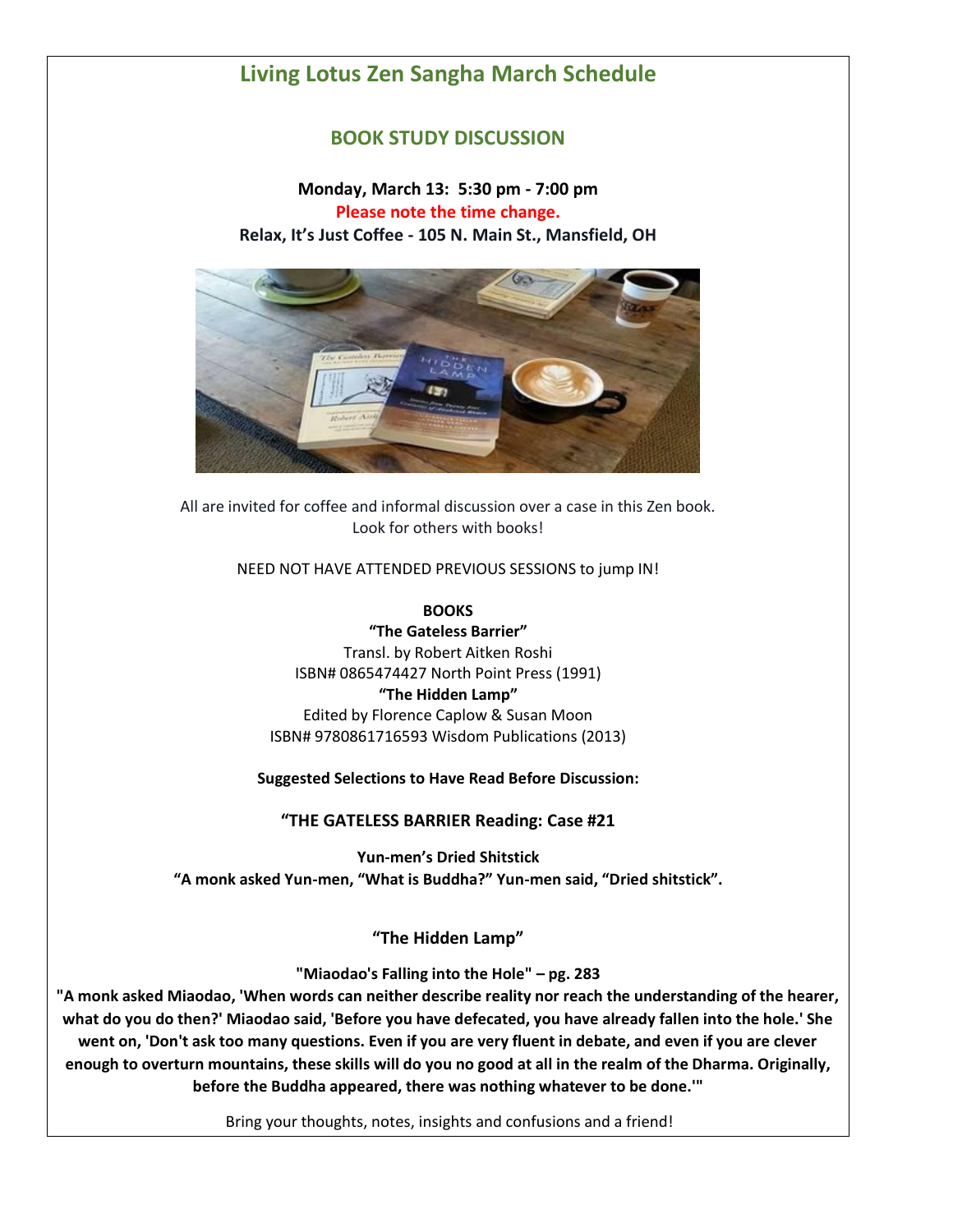# **LIVING LOTUS ZEN SANGHA SITTING AND SERVICE**

**Monday, March 27: 6:30 pm – 8:00 pm All Souls Unitarian Universalist Church**



Everyone is welcome to practice with us! No previous meditation experience necessary.

The church is opened at 6:00 p.m. Please enter from the side door. We sit upstairs. Loaner meditation cushions (Zafus & Zabutons) are available, as well as pews for those who need to sit.

## **SCHEDULE**

 6:00pm-6:30pm - Church Opened - Fellowship & Intro to Meditation for Beginners 6:30pm-6:50pm - Zazen (sitting meditation) 6:50pm-7:00pm - Kinhin (walking meditation) 7:00pm-7:20pm - Zazen – (second period of Zazen) 7:20pm-7:30pm - Liturgy - Heart Sutra, Chanting and Prostrations 7:30pm-8:00pm - Sangha Discussion & Business

\*\*\*\*\*\*\*\*\*\*\*\*\*\*\*\*\*\*\*\*\*\*\*\*\*\*\*\*\*\*\*\*\*\*\*\*\*\*\*\*\*\*\*\*\*\*\*\*\*\*\*\*\*\*\*\*\*\*\*\*\*\*\*\*\*\*\*\*\*\*\*\*\*\*\*\*\*\*\*\*\*\*\*\*\*\*\*\*\*\*\*

Upcoming practice opportunity hosted by Crooked River Zen Center located in Cleveland, led by Sensei Dean Williams. Soto Zen Priest Ben Connelly of the Minnesota Zen Meditation Center will visit Cleveland (location TBA) the final weekend in April. There will be a public talk Friday evening, an all-day zazenkai Saturday from 8:30 am until 4:30 pm and a half day on Sunday from 8:30 am until Noon. Sensei Dean will keep us posted as more details fall into place.

> Brief Beginner's Guide to Zazen & Kinhin: [http://global.sotozen-net.or.jp/eng/practice/zazen/howto/index.html](http://l.facebook.com/?u=http%3A%2F%2Fglobal.sotozen-net.or.jp%2Feng%2Fpractice%2Fzazen%2Fhowto%2Findex.html&e=ATOXqawJM1--9N9v8oPw8oyhjopfFmZVyt2JFfRZL-qFiiYq8uBExuSIEUOSpg)

> > **In gassho,** Jacqueline Moore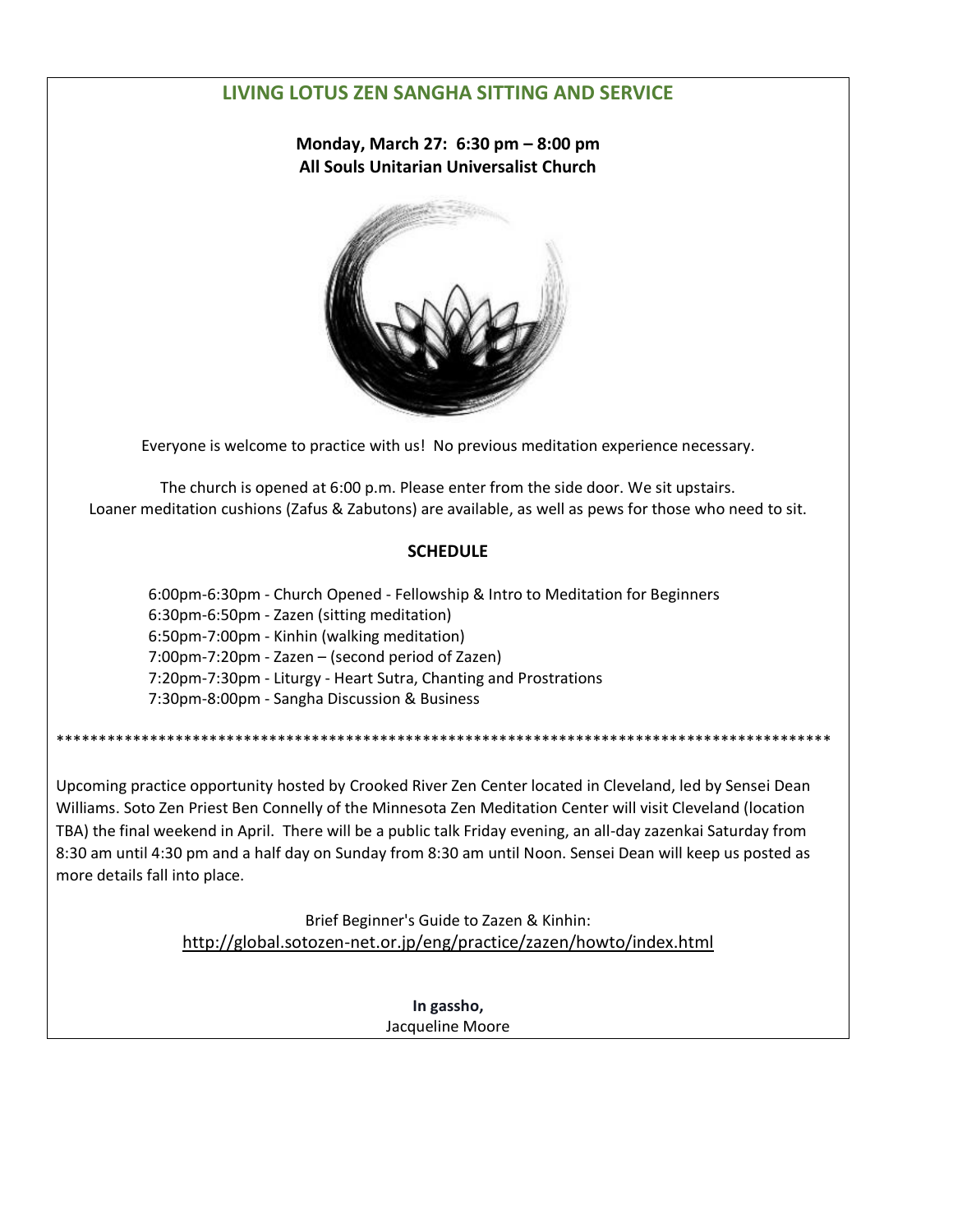# All Souls Dinner Dialogue Event

#### **Friday, March 24, 2017 6:30pm – 9:00 pm Location: TBD, Bellville, OH**

Please join us for an evening of breaking bread, personal growth and spiritual understanding within our community.

Although we use the term "dialogue" to describe the evening, the event is not a traditional dialogue. The evening's dialogue follows a structured philosophy known as **Appreciative Inquiry**. **AI** refers to a specific kind of guided conversation in which people are asked and answer questions in a way that leads to listening and appreciating, rather than to agreeing or disagreeing, liking or not liking what someone says, or comparing or contrasting what's being said to one's own personal experience. The questions do not seek facts and opinions so much as examples, stories, and metaphors from people's lives in a way that points to generative and joyful moments illustrating vitality, life and possibility.

The goals of the conversation are:

- to create a safe environment and encourage people to go deep in their sharing
- to teach neutrality in interpersonal encounters
- to provide the experience of being heard
- to create a learning environment

#### **This is not a typical conversation or inquiry.**

The conversation occurs over dinner. The questions that prompt the sharing are found in a deck of "dialogue cards". One by one, guests draw a card from the deck, read the question aloud, take 15-20 seconds to think about their answer, then answer the question in about 5 minutes. Other guests listen to the answer. No one interrupts the person speaking. No questions are to be asked of the person while they are sharing, or before or after their answer (except for "can you repeat that, I didn't hear you"). There is no "back and forth" conversation or commenting at this point in the evening.

When one person is finished, the next person draws a card and the process is repeated until everyone has answered a question. No two people get the same question. The point of the exercise is to **keep people at the level of personal experience, feelings and sharing – NOT at the level of perceptions, opinions, beliefs, theories, assessments or policies.** The structure of "no interruptions" and "no commentary" minimizes the human tendency to listen *only in order to* respond with our own story, belief, experience, or whatever. Instead, **people share when it is their turn, and listen the rest of the time with a view toward simply appreciating and truly hearing what others are expressing.**

After the "cards period", a break happens – usually to serve dessert, refill beverages, or to use the restroom. Then, the group returns to the table for a debriefing conversation. The "debrief conversation" occurs sequentially as well – just like the cards conversation. One at a time, each participant shares what they learned as they listened to people, their experience of listening, any "ah ha" moments, how this will affect them now, etc. Again, no asking questions of each other, interruptions or commentary. Sequential sharing only for 3-5 minutes each. If time permits, the moderator may open up another round with the cards in which those who wish may draw and answer another dialogue card. Often, however, the energy has changed and people are ready to engage each other more freely.

The moderator makes the transition to the "free period" in which people are free to visit, share and converse with each other in an unstructured, non-moderated way. During this time, people have the back and forth conversations that were prohibited during the exercise. Often, people will exchange information because they want to get together again at a future time.

After 15-20 minutes, the moderator brings people back together to conclude the evening by asking people to complete evaluations, giving them any information packets or other materials that have been provided by the sponsoring organizations, making any announcements, and thanking them for participating. \*Script developed by Amazing Faiths, LLC

The All Souls Unitarian Universalist Church will be hosting dinner dialogues quarterly for the 2017 year. If you wish to be a part of one of our dinner dialogues, have questions regarding this program or would like to volunteer to host an event in your home/place of worship, please contact our dinner dialogue coordinator, Hayley Young, at [hayleyscherer@ymail.com.](mailto:hayleyscherer@ymail.com) You may also sign-up at the All Souls Unitarian Universalist Church, Bellville, starting March 5, 2017.